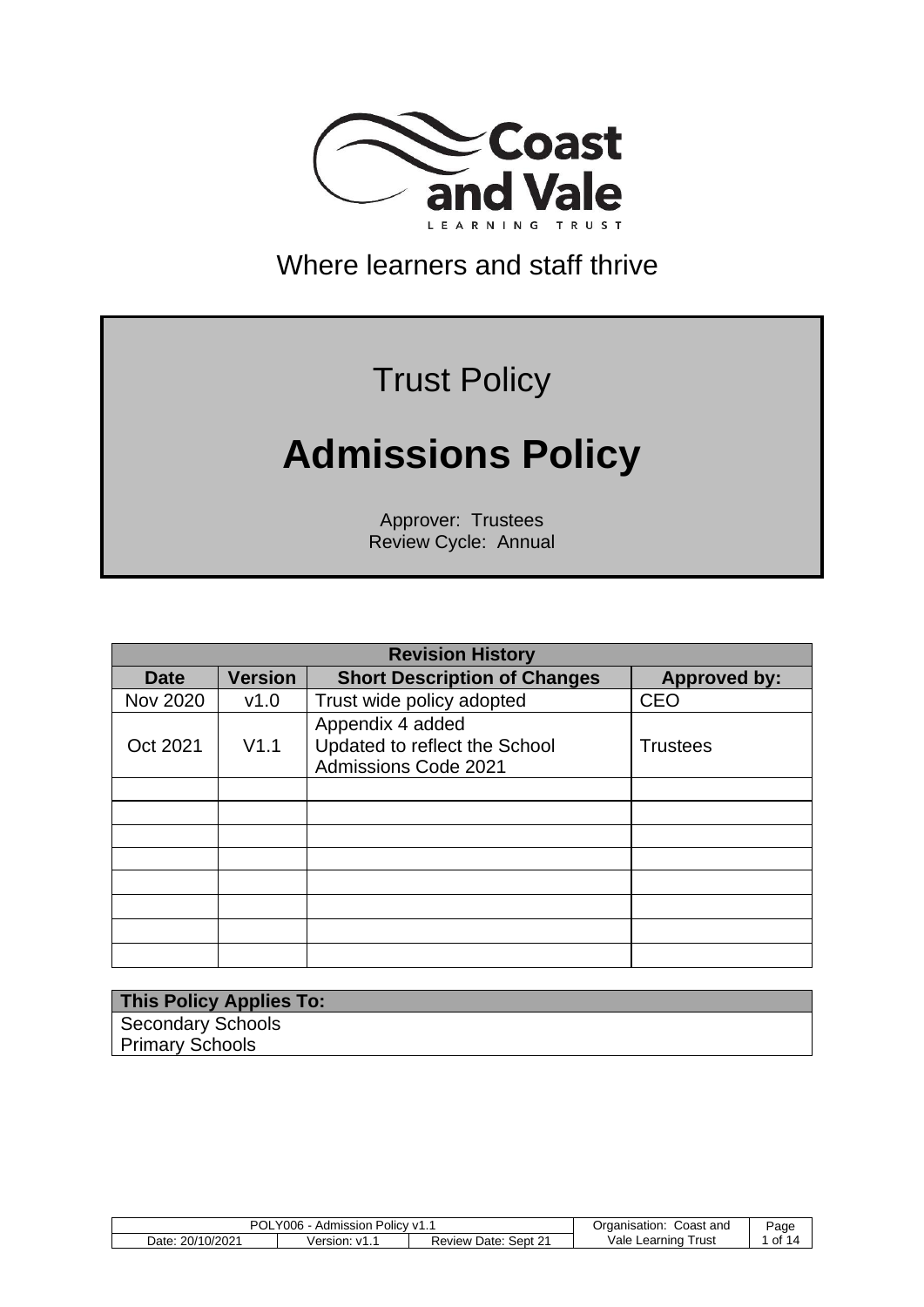# <span id="page-1-0"></span>**Introduction**

This Policy applies to the Academic Year 2023/2024 for admission to Pre-16 education and for the Academic year 2022/2023 for Post-16 Education.

#### **Coast and Vale Learning Trust is its own admissions authority, but contracts this work out to NYCC.**

This policy applies to all Academies within the Trust at 1 September 2021. For an Academy that join the Trust after this time, please see their separate arrangements.

All governing bodies are required by section 324 of the Education Act 1996 to admit to the school a child with an Educational Health and Care Plan (EHCP) that names the school. This is not an oversubscription criterion. This relates only to children who have undergone statutory assessment and for whom a final Educational Health and Care Plan has been issued.

<span id="page-1-1"></span>

| Y006<br>Admission<br>↑ Policy v1. .<br>UL |                     |                            | Coast and<br>Organisation: | Page |
|-------------------------------------------|---------------------|----------------------------|----------------------------|------|
| 20/10/2021<br>Date:                       | Version:<br>∵ v1. . | Sept 21<br>Date:<br>Review | /ale<br>Trust<br>Learning  | of ' |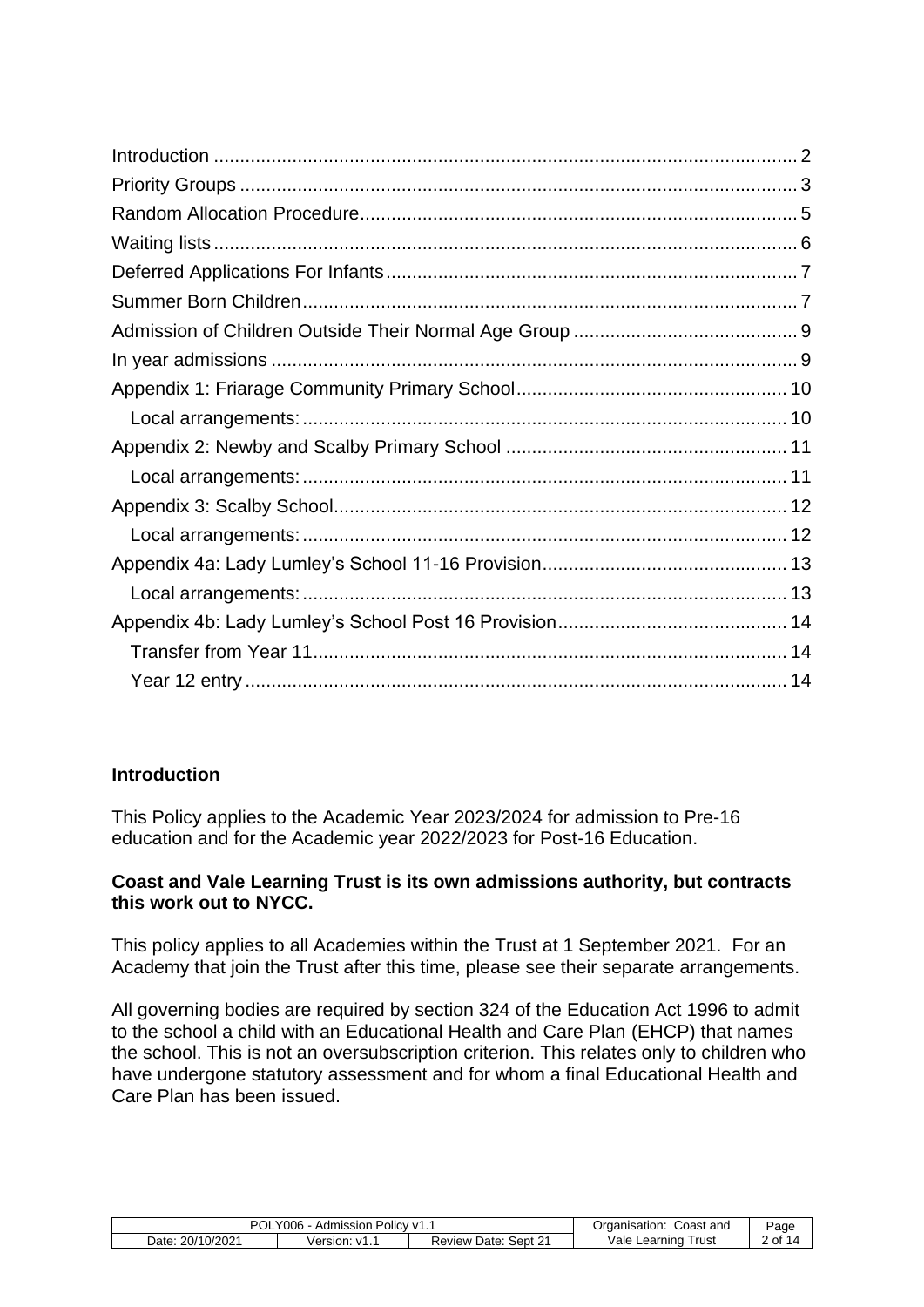# **Priority Groups**

If the number of applications exceeds the Published Admission Number (PAN), after the admission of children where the school is named in the Education Health and Care Plan the following oversubscription criteria will apply:

<span id="page-2-1"></span><span id="page-2-0"></span>

| <b>Order of Priority</b>                                                                                                                                                                                                                                                     | Notes:                                                                                                                                                                                                                                                                                                                                                                                         |
|------------------------------------------------------------------------------------------------------------------------------------------------------------------------------------------------------------------------------------------------------------------------------|------------------------------------------------------------------------------------------------------------------------------------------------------------------------------------------------------------------------------------------------------------------------------------------------------------------------------------------------------------------------------------------------|
| <b>Priority Group 1:</b><br>Looked after children and all previously<br>looked after children for whom the school<br>has been expressed as a preference.<br>Previously looked after children are<br>children who were looked after, but<br>ceased to be so because they were | This applies to all looked-after children,<br>including those who are in the care of<br>another local authority or being provided<br>with accommodation by a local authority<br>in the exercise of their social services<br>function at the time of making an<br>application.                                                                                                                  |
| adopted <sup>1</sup> or became subject to a child<br>arrangement order <sup>2</sup> or special<br>guardianship order.                                                                                                                                                        | In the case of previously looked after<br>children, a copy of the relevant<br>documentation will be required in support<br>of the application.                                                                                                                                                                                                                                                 |
| Children who appear to the Admissions<br>Authority to have been in state care<br>outside of England and cease to be in<br>state care as a result of being adopted.                                                                                                           | <sup>1</sup> This includes children who were adopted<br>under the Adoption Act 1976 and<br>Children who were adopted under the<br>Adopted & Childrens Act 2002.<br><sup>2</sup> Child Arrangement Orders replace<br>residence orders and any residence<br>order in force prior to 22 April 2014 is<br>deemed to be a Child Arrangement<br>Order.<br>A child is regarded as being in state care |
|                                                                                                                                                                                                                                                                              | outside of England if they were<br>accommodated by a public authority, a<br>religious organisation or any other<br>provider of care whose sole purpose is to<br>benefit society.                                                                                                                                                                                                               |
| <b>Priority Group 2:</b>                                                                                                                                                                                                                                                     | We will only consider applications on<br>social or medical grounds if they are                                                                                                                                                                                                                                                                                                                 |
| Children the Authority considers have<br>special social or medical reasons for<br>admission.                                                                                                                                                                                 | supported by a professional<br>recommendation from a doctor, social<br>worker, or other appropriate professional.<br>The supporting evidence should set out<br>the particular social or medical reason(s)<br>why the school in question is the most<br>suitable school and the difficulties that                                                                                               |

<sup>1</sup> As designated by the Education (Grammar School Designation) Order 1998 (SI 1998/2219). Where a designated Grammar School converts to become an Academy, the Academy is permitted to continue selecting their entire intake: Section 6(3) of the Academies Act 2010.

<sup>2</sup> Section 104 of the School Standards and Framework Act

| <b>POL</b><br>Y006<br>Admission<br>$^{\circ}$ Policy v1. . |                |                            | Coast and<br>Organisation: | Page |
|------------------------------------------------------------|----------------|----------------------------|----------------------------|------|
| 20/10/2021<br>Date:                                        | Version: v1. . | Sept 21<br>Date:<br>Review | Vale<br>Trust<br>Learning  | 0f   |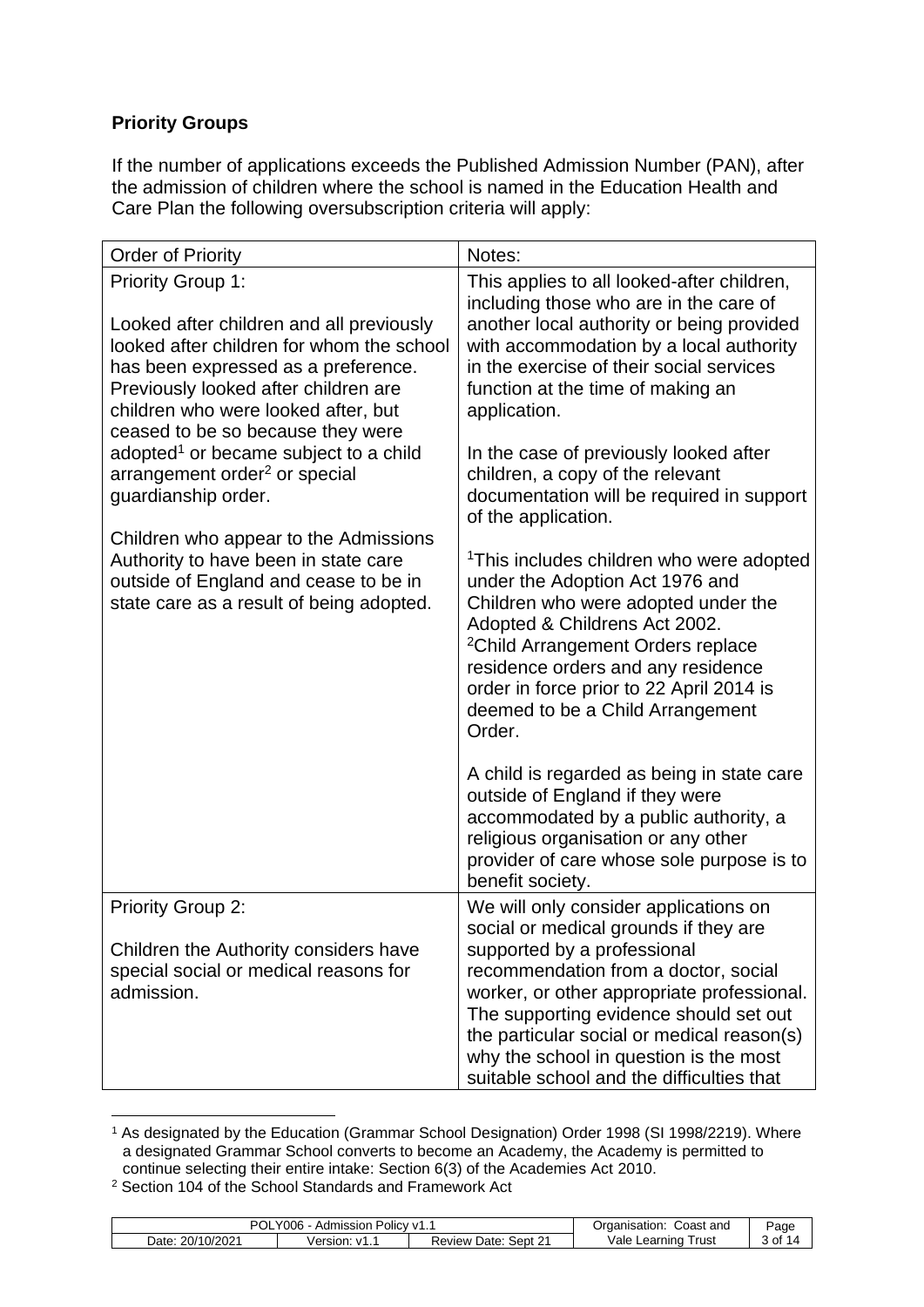|                                                           | would be caused if the child had to attend<br>another school.<br>Panels of professionally qualified people<br>will consider all applications made under<br>priority group 3.                                                                                                                                                                    |
|-----------------------------------------------------------|-------------------------------------------------------------------------------------------------------------------------------------------------------------------------------------------------------------------------------------------------------------------------------------------------------------------------------------------------|
|                                                           |                                                                                                                                                                                                                                                                                                                                                 |
| <b>Priority Group 3:</b>                                  | Refer to tie break                                                                                                                                                                                                                                                                                                                              |
| Children living within the normal area of<br>the school.  |                                                                                                                                                                                                                                                                                                                                                 |
| <b>Priority Group 4:</b>                                  | Priority in this oversubscription criteria is<br>given in either or both of the following                                                                                                                                                                                                                                                       |
| Children of staff at the Trust.                           | circumstances:<br>where a member of staff has been<br>employed by the Trust for more than<br>two years at the time when the<br>admission to the school is made,<br>and/or<br>the member of staff has been<br>recruited to fill a demonstrable skill<br>shortage.<br>This would apply to all staff employed by<br>Coast and Vale Learning Trust. |
| Priority Group 5:                                         | Refer to tie break and appendix 3                                                                                                                                                                                                                                                                                                               |
| Children living outside the normal area of<br>the school. |                                                                                                                                                                                                                                                                                                                                                 |

Children in higher numbered priority groups will be offered places ahead of those in lower numbered priority groups. All applications within each priority group will be considered equally (i.e. all applications, regardless of order of preference).

#### Tie break:

If there are not enough places for all the children in one of these priority groups, we will give priority first to those with a sibling at the school in September 2023 (in all cases sibling refers to brother or sister, half brother or sister, adopted brother or sister, step brother or sister, or the child of the parent/carer's partner where the child for whom the school place is sought is living in the same family unit at the same address as that sibling) and then to those living nearest the school.

If within a priority group there are not enough places for all those with a sibling at the school in September 2023, we will give priority to those children with a sibling living nearest the school.

All distance measurements are based on the nearest route recognised by the County Councils electronic mapping system from a child's home address to school. The

| וחכ<br>. Policy v1<br>$Y006 -$<br>Admission<br>UL |              |                                       | Coast and<br>Organisation: | Page            |
|---------------------------------------------------|--------------|---------------------------------------|----------------------------|-----------------|
| 20/10/2021<br>Date:                               | Version: v1. | $\sim$<br>Sept 2<br>Date: '<br>Review | Vale<br>⊺rust<br>Learning  | $+$ of $\prime$ |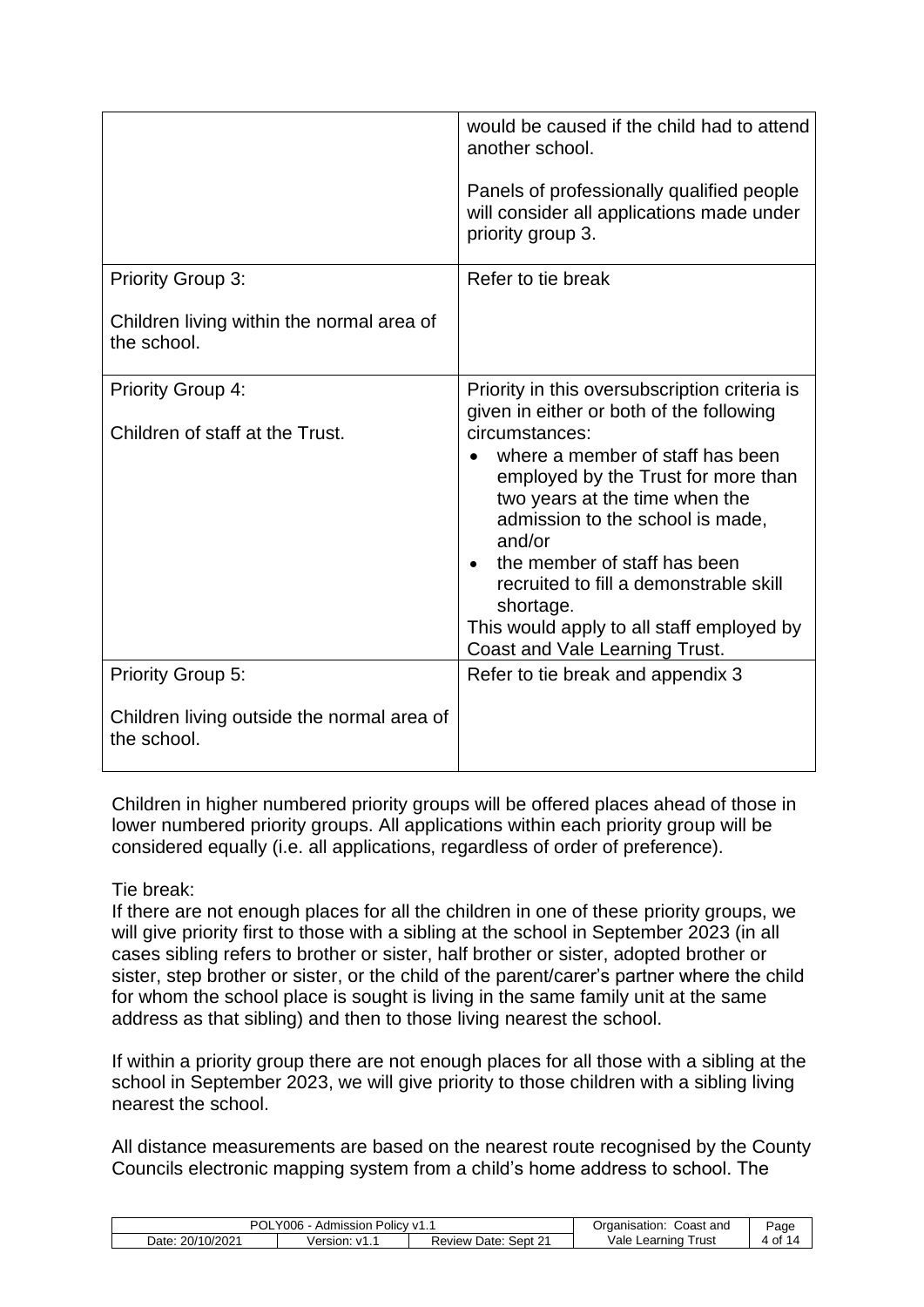measurement is made from a fixed point within the dwelling, as identified by Ordnance Survey, to the nearest school entrance using footpaths and roads. The routes measured to determine the allocation of school places will be those recognised by the electronic mapping system used by the school admissions team.

If the distance tie-break is not sufficient to distinguish between applicants in a particular priority group a random allocation will be used.

#### <span id="page-4-0"></span>**Random Allocation Procedure**

Random allocations are necessary where:

- There is more than one applicant ranked equally according to the published admission rules and there are insufficient places available to allocate all of the equally ranked applicants
- This occurs where applicants are equidistant from a school because the usual method of measuring distance to the school results in two unrelated applicants having the same distance measurement. Each random allocation event only holds for the allocation of the currently available school place. On any waiting list the remaining applicants remain equally ranked and any further place is offered as the result of a further random exercise. In making a random allocation it is important that there is scrutiny from a person who is not involved in the allocation process.

Definition Of Roles

- Independent Scrutineer (IS) this is a person who ensures the process is carried out in a correct and transparent way. The IS must be independent of the school for which the allocation is to be made and also must be independent of the Council's Admissions and Transport team.
- Admissions Officer (AO) this is an officer from the Council's Admissions and Transport team who is responsible for carrying out the administration of the random allocation procedure and recording the results, under the scrutiny of the IS.
- Person who makes the draw  $(P)$  this must be a person independent of the school for which the allocation is to be made and must be a person who is not part of the Council's Admissions and Transport team.

Process To Be Followed – N.B. This entire process is to be carried out in sight of, and under the scrutiny of, the IS

- The AO allocates each pupil to be included in the draw a number and records it on the 'Random Allocation Cross Reference Sheet'. This is placed in a sealed envelope.
- The AO prepares as many equal sized pieces of white paper as are necessary, which are numbered consecutively.
- The AO folds each numbered sheet and seals them in identical envelopes, i.e. envelopes with no visibly identifiable differences.
- The AO shuffles the envelopes and hands them to P who shuffles the envelopes again, picks one envelope and opens it.
- The AO records the first number drawn on the 'Random Allocation Record sheet'.

| '006<br>Admission<br>≧ Policy ∨1. .<br>'OL |                 |                                         | Coast and<br>Organisation: | Page                           |
|--------------------------------------------|-----------------|-----------------------------------------|----------------------------|--------------------------------|
| 20/10/2021<br>Date:                        | Version:<br>. . | $\sim$ 0.4<br>Sept 2<br>Date:<br>Review | Vale<br>Trust<br>∟earnıng  | of 1<br>$\boldsymbol{\Lambda}$ |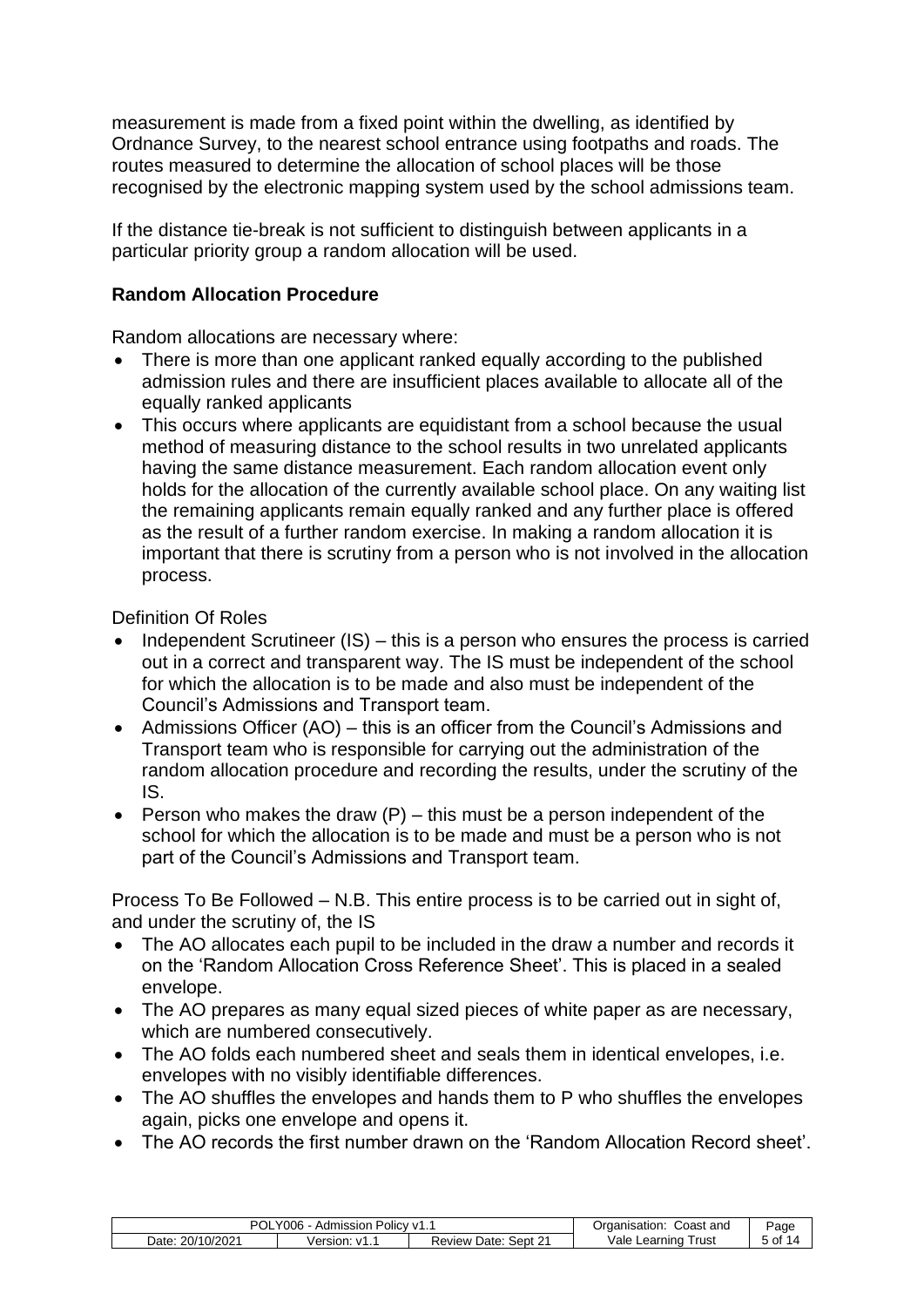- If more than one place can be offered they continue to draw envelopes and record numbers until all of the available places are allocated.
- The AO then opens the previously sealed envelope containing the 'Random Allocation cross reference sheet' and records the numbers drawn on the 'Random Allocation cross reference sheet', marking clearly which child(ren) has(have) been allocated a place and which have not.
- Once the process has been completed, the AO, IS and P should sign and date both the 'Random Allocation Record sheet' and the 'Random Allocation cross reference sheet' in order to certify that the procedure has been carried out correctly.

We may be able to meet your preference for a place at a school that does not serve the local area you live in. In this case, you will normally be responsible for travel arrangements and the costs of your child's travel to and from school.

# <span id="page-5-0"></span>**Waiting lists**

The Trust has contracted the local authority to manage our normal admissions process. The local authority will on behalf of the schools included in this policy automatically maintain a waiting list based on our over subscription criteria, between national offer day and 31 December that calendar year; at which point the waiting lists will cease.

Your child will **not** be placed on a waiting list for another school if you have been offered a place at one of your higher preference schools.

**Please note**, a waiting list is a living document which can change, for example, when the offer of a place is turned down or a child moves in/out of area. Whenever a change is made the waiting list is re-ranked in line with the published oversubscription criteria for the school. **This means your child's position on the waiting list may move up or down accordingly.**

The school admissions code (2021 requires all admission authorities to maintain a waiting list for the standard year of entry into primary and secondary school, that is, reception and year 7 respectively. The code states each admission authority must maintain a clear, fair and objective waiting list for at least the first term of the academic year of admission that is, from national offer day up to and including 31 December. As a Multi Academy Trust, Coast and Vale Learning Trust is its own admission authority.

Admission authorities must state in their arrangements that when a child is added the list must be re-ranked in line with the published oversubscription criteria. Priority **must not** be given to a child based on the date their application was received or the date their name was added to the waiting list. However, 'looked after children', 'previously looked after children' and those allocated a place at the school in accordance with a fair access protocol **must** take precedence over those children on a waiting list.

| '006<br>$\sim$ Olicy v1.<br>Admission<br>UL |                         |                         | Coast and<br>Organisation: | Page    |
|---------------------------------------------|-------------------------|-------------------------|----------------------------|---------|
| 20/10/2021<br>Date                          | Version:<br>$\cdot$ v1. | Sept 21<br>Review Date: | /ale<br>⊺rust<br>Learning  | .∗ of د |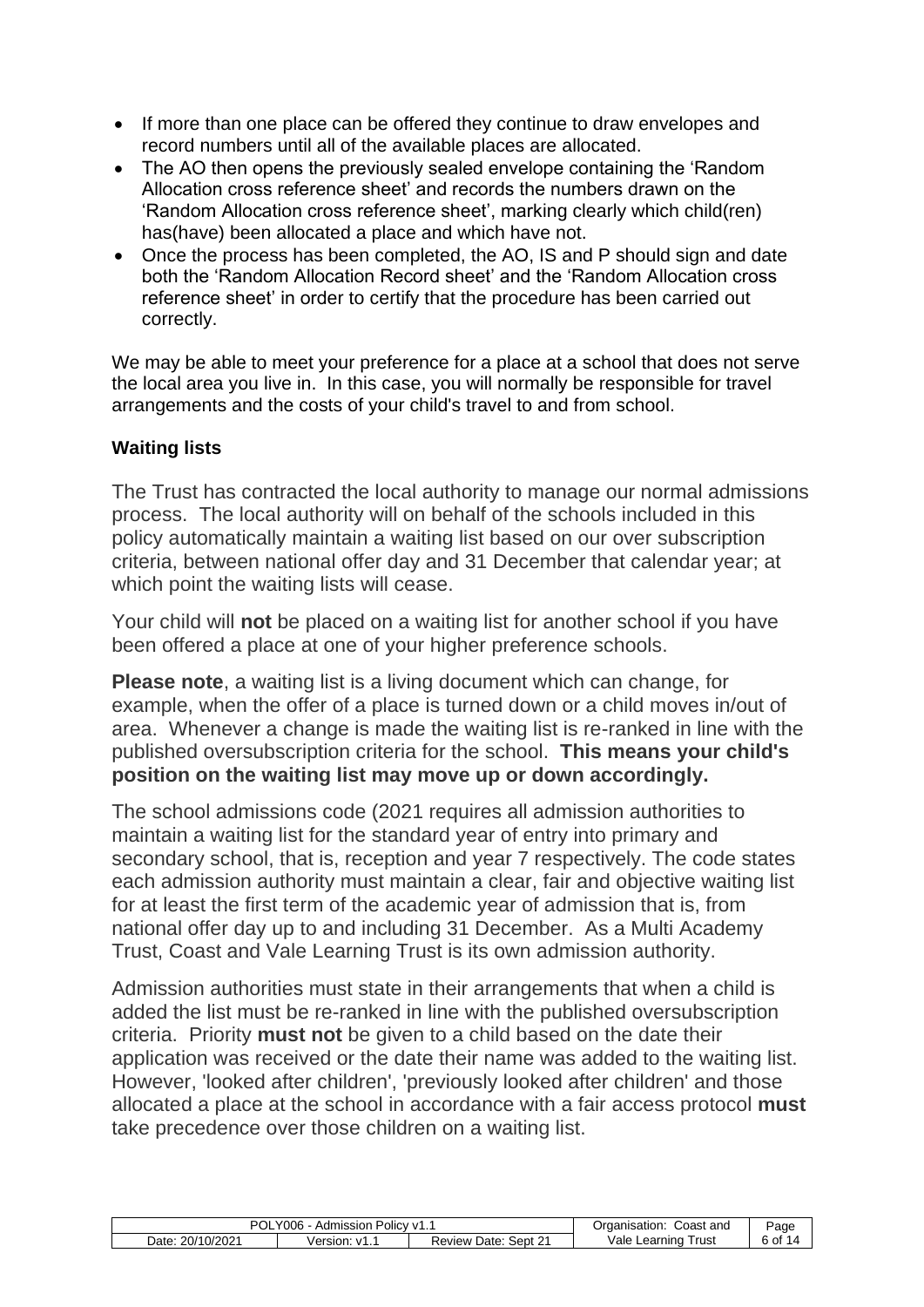#### <span id="page-6-0"></span>**Deferred Applications For Infants**

Admission authorities must provide for the admission of all children in the September following their fourth birthday.

Parents offered a place in reception for their child have a right to defer the date their child is admitted, or to take the place up part-time, until the child reaches compulsory school age. Places cannot be deferred beyond the beginning of the final term of the school year for which the offer was made

Children reach compulsory school age on the prescribed day following their 5th birthday (or on their fifth birthday if it falls on a prescribed day). The prescribed days are 31 August, 31 December and 31 March.

#### <span id="page-6-1"></span>**Summer Born Children**

Children born in the summer term are not required to start school until a full year after the point at which they could first have been admitted – the point at which other children in their age range are beginning year 1. As noted above, school admission authorities are required to provide for the admission of all children in the September following their fourth birthday, but flexibilities exist for children whose parents do not feel they are ready to begin school at this point.

If you feel that your summer born child is not ready to start school in the September following his/her fourth birthday, you should still submit your application for your child's normal age group at the usual time and at the same time submit a request for admission out of the normal age group directly to the Admission Authority. You will be advised of the outcome of your request for delayed entry prior to the primary national offer day.

The DfE has issued non-statutory guidance, "Advice on the Admission of summer born children", which can be accessed via

[https://assets.publishing.service.gov.uk/government/uploads/system/uploads/attach](https://assets.publishing.service.gov.uk/government/uploads/system/uploads/attachment_data/file/921255/Guidance_for_parents_September_2020.pdf) [ment\\_data/file/921255/Guidance\\_for\\_parents\\_September\\_2020.pdf](https://assets.publishing.service.gov.uk/government/uploads/system/uploads/attachment_data/file/921255/Guidance_for_parents_September_2020.pdf)

The DfE guidance states that:

- 'It is reasonable for admission authorities to expect parents to provide them with information in support of their request – since without it they are unlikely to be able to make a decision on the basis of the circumstances of the case. This should demonstrate why it would be in the child's interests to be admitted to reception rather than year one.
- In some cases parents may have professional evidence that it would be appropriate for them to submit, for example, when a child receives support from a speech and language therapist. However, there should be no expectation that parents will obtain professional evidence that they do not already have. Admission authorities must still consider requests that are not accompanied by professional evidence. In such cases the supporting information might simply be the parent's statement as to why they have made their request.'

If your request is agreed, your application for the normal age group may be withdrawn before a place is offered. If your request is refused, you must decide

| ∩כ<br>Y006<br>≅ Policy v1. .<br>Admission |                    |                                   | Coast and<br>Organisation: | Page         |
|-------------------------------------------|--------------------|-----------------------------------|----------------------------|--------------|
| 20/10/2021<br>Date:                       | ersion:<br>∵ v1. . | ົດ<br>Sept 2<br>Date:<br>Review I | /ale<br>⊺rust<br>Learning  | . of 1<br>14 |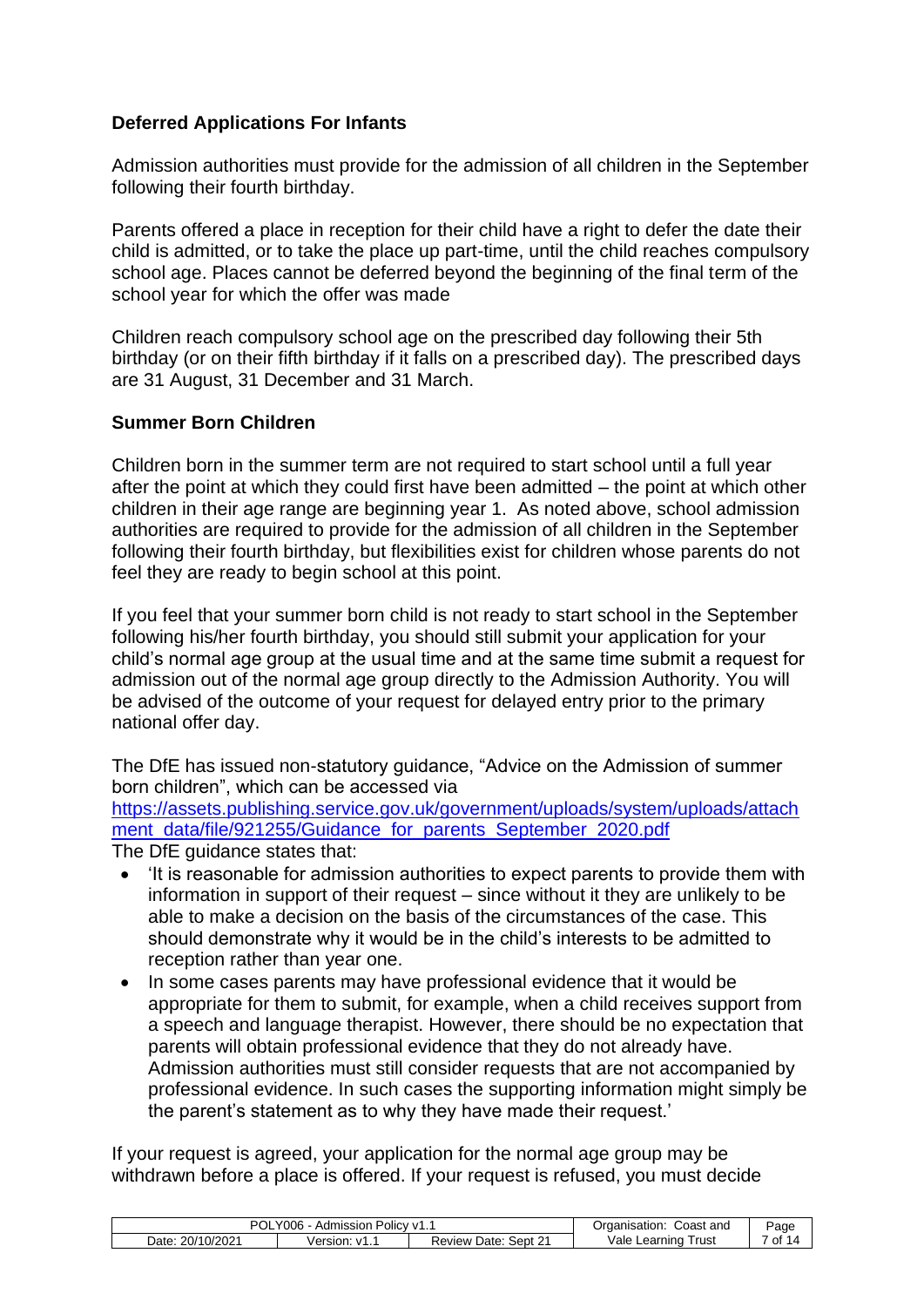whether to accept the offer of a place for the normal age group, or to refuse it and make an in year application for admission to year one for the September following your child's fifth birthday.

Where your request is agreed, you must make a new application as part of the main admissions round the following year.

| POL<br>'006<br>Policy v1.<br>Admission |                | Coast and<br>Jrganisation            | ⊃aα∈                       |    |
|----------------------------------------|----------------|--------------------------------------|----------------------------|----|
| 20/10/2021<br>Date:                    | /ersior<br>. . | $\sim$<br>Sept 21<br>Date:<br>⊀eview | /ale<br>l rust<br>Learning | ot |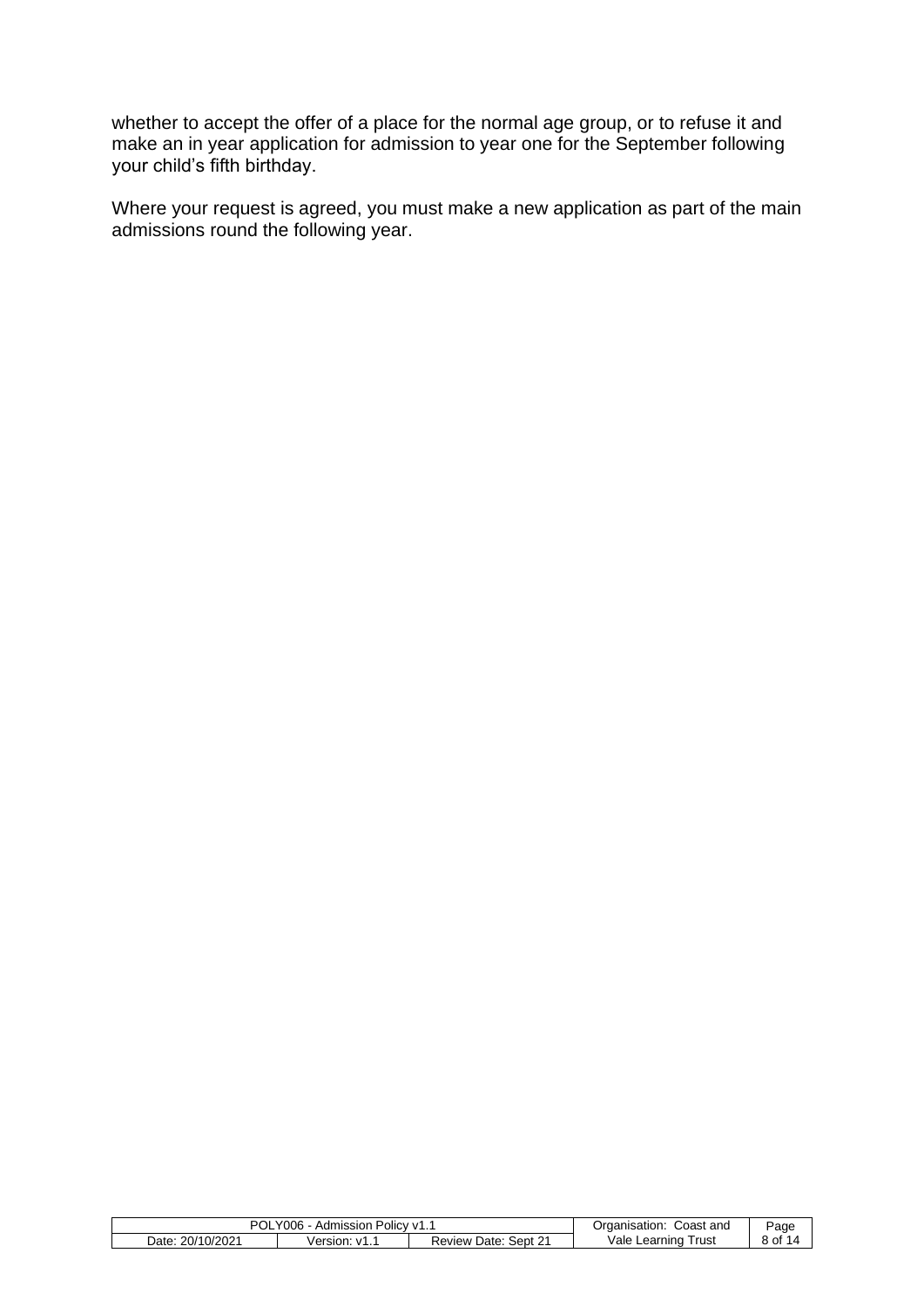# <span id="page-8-0"></span>**Admission of Children Outside Their Normal Age Group**

The School Admission Code states that 'Parents may seek a place for their child outside of their normal age group, for example, if the child is gifted and talented or has experienced problems such as ill health.

When such a request is made, the Admission Authority will make a decision on the basis of the circumstances of the case and in the best interests of the child concerned, taking into account the views of the headteacher and any supporting evidence provided by the parent. This will include taking account of the parent's views; information about the child's academic, social and emotional development; where relevant, their medical history and the views of a medical professional; whether they have previously been educated out of their normal age group; and whether they may naturally have fallen into a lower age group if it were not for being born prematurely. The Admission Authority will notify parents in writing of the outcome of their request setting out the reasons for their decision. Parents have a statutory right to appeal against the refusal of a place at a school for which they have applied. This right does not apply if they are offered a place at the school but it is not in their preferred age group.

#### <span id="page-8-1"></span>**In year admissions**

This is an application for admission to school that falls outside of the normal September school intake. The decision for any in year admission is taken by the Headteacher in relation to places available in school in discussion with the Trust board. If an application is not successful the applicant will have the ability to appeal the Headteacher's decision. Details of how to appeal will be included in your outcome letter or on the Admissions website:

[www.northyorks.gov.uk/admission\\_appeals](http://www.northyorks.gov.uk/admission_appeals) you can also contact the Admissions Team on 01609 533679 or email: [schooladmissions@northyorks.gov.uk](mailto:schooladmissions@northyorks.gov.uk)

| '∩د<br>$\sqrt{006}$ - ,<br>Admission .<br>≅ Policy v1…<br>'UL |          |              | Coast and<br>Organisation: | Page   |
|---------------------------------------------------------------|----------|--------------|----------------------------|--------|
| 20/10/2021                                                    | Version: | Sept 21      | Vale Learning              | 9 of 1 |
| Date:                                                         | ∵ v1. .  | Review Date: | Trust                      |        |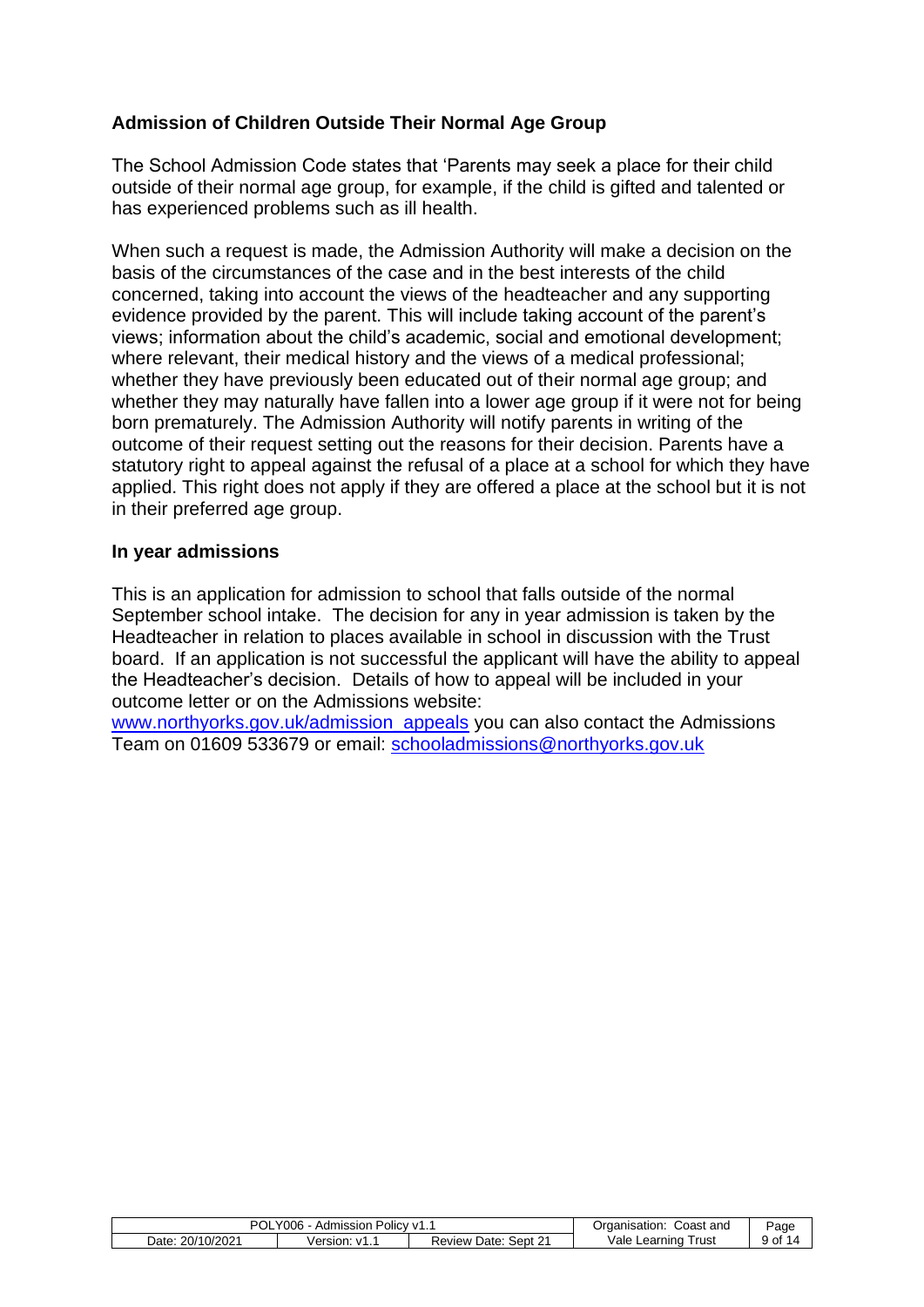# <span id="page-9-0"></span>**Appendix 1: Friarage Community Primary School**

<span id="page-9-1"></span>*Local arrangements:*

Catchment Area: For the most up to date information on Friarage Community Primary Schools' catchment area please go to [www.northyorks.gov.uk/admissions](http://www.northyorks.gov.uk/admissions)

For further information about the admissions process, the closing date for applications and the allocation date, go to: www.northyorks.gov.uk/admissions.

| וחם<br>'006<br>Policy v1. .<br>Admission<br>v<br>UL |                                  |                                        | Coast and<br>Organisation: | <sup>∪</sup> aqe |
|-----------------------------------------------------|----------------------------------|----------------------------------------|----------------------------|------------------|
| 20/10/2021<br>Date:                                 | /ersion:<br>$\ddot{\phantom{1}}$ | $\sim$<br>Sept 21<br>Date:<br>Review ' | Vale<br>Trust<br>Learnıng  | $10o$ f          |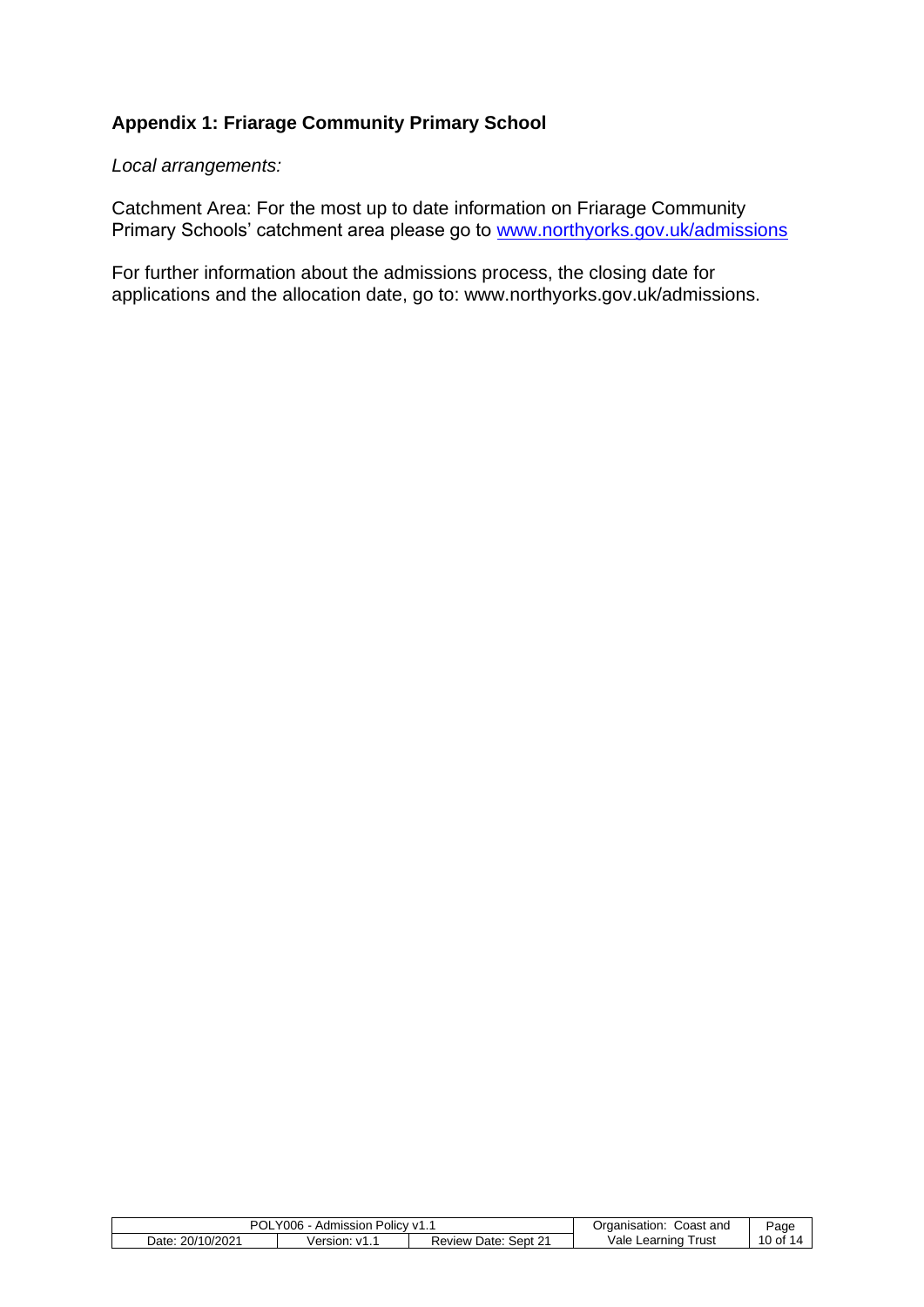# <span id="page-10-0"></span>**Appendix 2: Newby and Scalby Primary School**

<span id="page-10-1"></span>*Local arrangements:*

Catchment Area: For the most up to date information on Newby and Scalby Primary Schools' catchment area please go to [www.northyorks.gov.uk/admissions](http://www.northyorks.gov.uk/admissions)

For further information about the admissions process, the closing date for applications and the allocation date, go to: www.northyorks.gov.uk/admissions.

| וחם<br>006<br>Policy v1. .<br>Admission<br>v |              | Coast and<br>⊃rɑanısatıon              | ⊵aqe                                  |    |
|----------------------------------------------|--------------|----------------------------------------|---------------------------------------|----|
| 20/10/2021<br>Date:                          | /ersion<br>. | $\sim$<br>Sept 21<br>Date∵<br>Review & | <sup>1</sup> ale<br>Trust<br>Learning | 0t |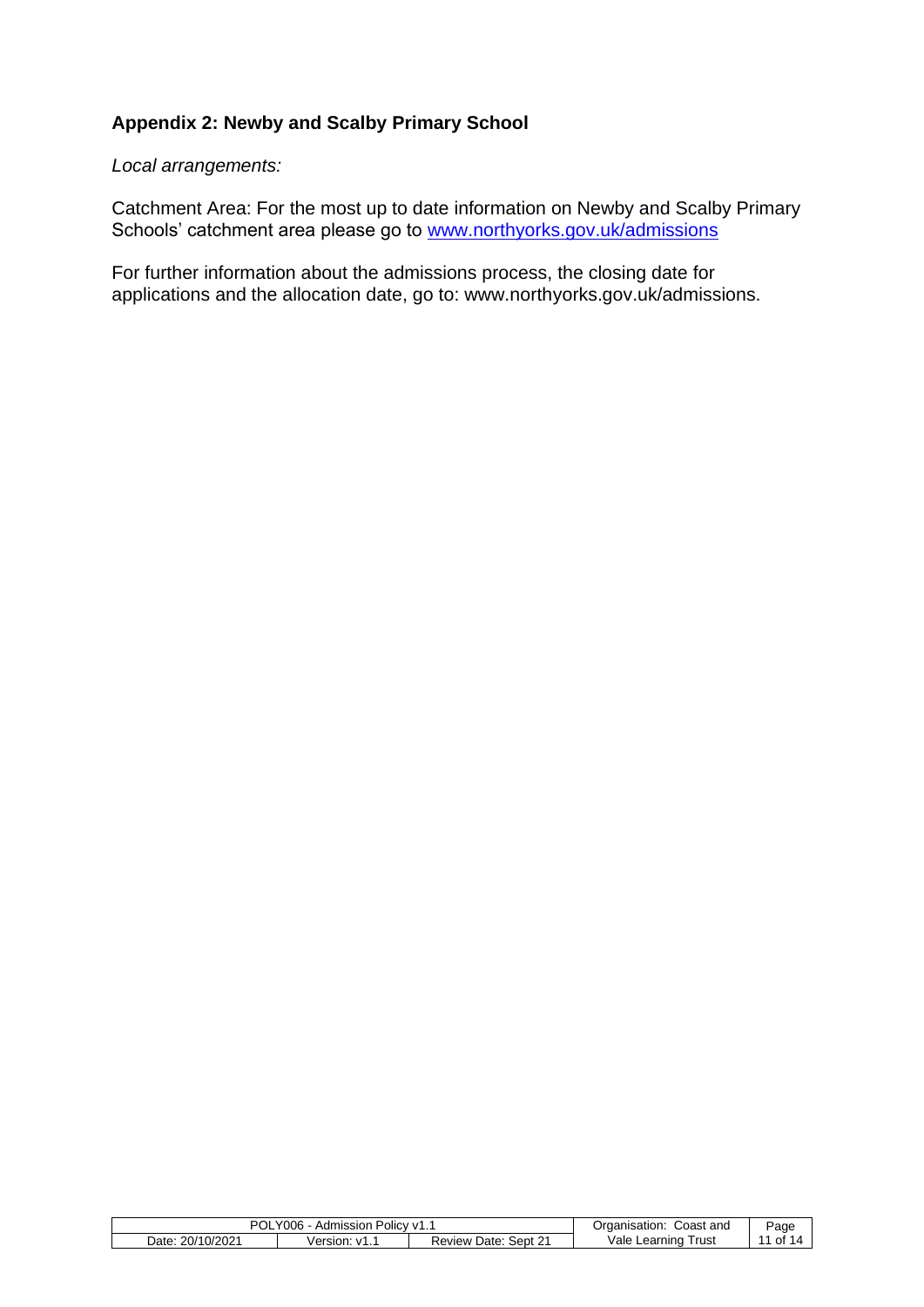# <span id="page-11-0"></span>**Appendix 3: Scalby School**

<span id="page-11-1"></span>*Local arrangements:*

Scalby School - For priority group 5 applications (that is, children living outside the normal area of the school), priority will be given to children who live in the areas normally served by East Ayton Community Primary School and the area west of Scalby Road from Lady Edith's Drive to Scalby Beck and who:

- 1. will have an older sibling at Scalby School at the start of the term when the younger sibling starts school; or
- 2. would have to make the longest journey to another school without them becoming eligible for help with travel costs from us under the local authority transport policy.

| POL.<br>Y006.<br>Admission<br>Policy v1. |                | Coast and<br>Organisation: | Page                      |          |
|------------------------------------------|----------------|----------------------------|---------------------------|----------|
| Date: 20/10/2021                         | Version: v1. . | Sept 2:<br>Date:<br>Review | √ale<br>rust)<br>Learning | 12 of 14 |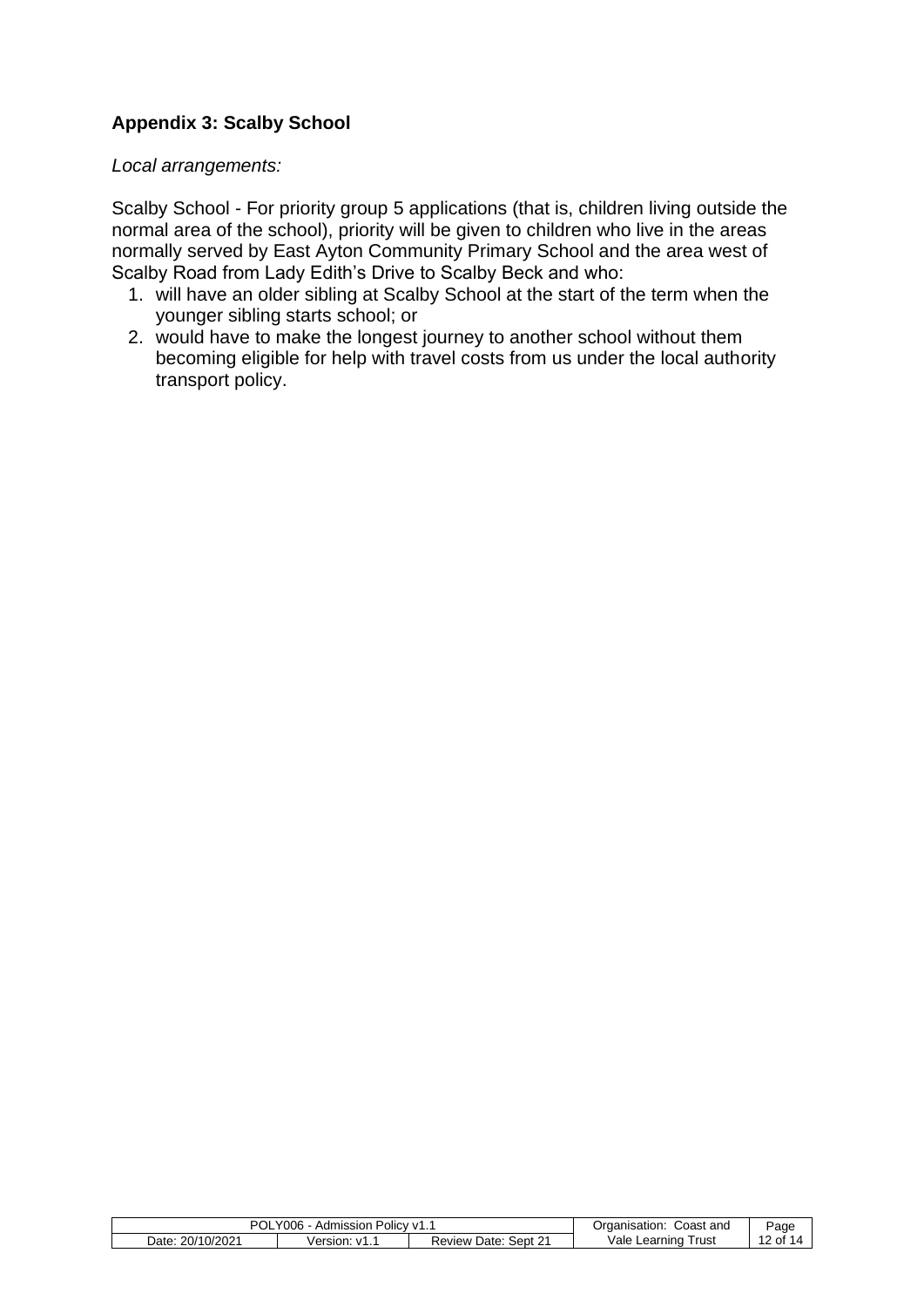# <span id="page-12-0"></span>**Appendix 4a: Lady Lumley's School 11-16 Provision**

<span id="page-12-1"></span>*Local arrangements:*

Catchment Area: For the most up to date information on Lady Lumley's School's catchment area please go to [www.northyorks.gov.uk/admissions](http://www.northyorks.gov.uk/admissions)

For further information about the admissions process, the closing date for applications and the allocation date, go to: www.northyorks.gov.uk/admissions.

| <b>POL</b><br>Y006.<br>Policy V1.<br>Admission . |                    | Coast and<br>Organisation: | Page                      |             |
|--------------------------------------------------|--------------------|----------------------------|---------------------------|-------------|
| . 20/10/2021<br>Date:                            | ersion:<br>∵ v1. . | Sept 21<br>Date:<br>Review | Vale<br>⊺rust<br>Learning | of 1<br>ن √ |